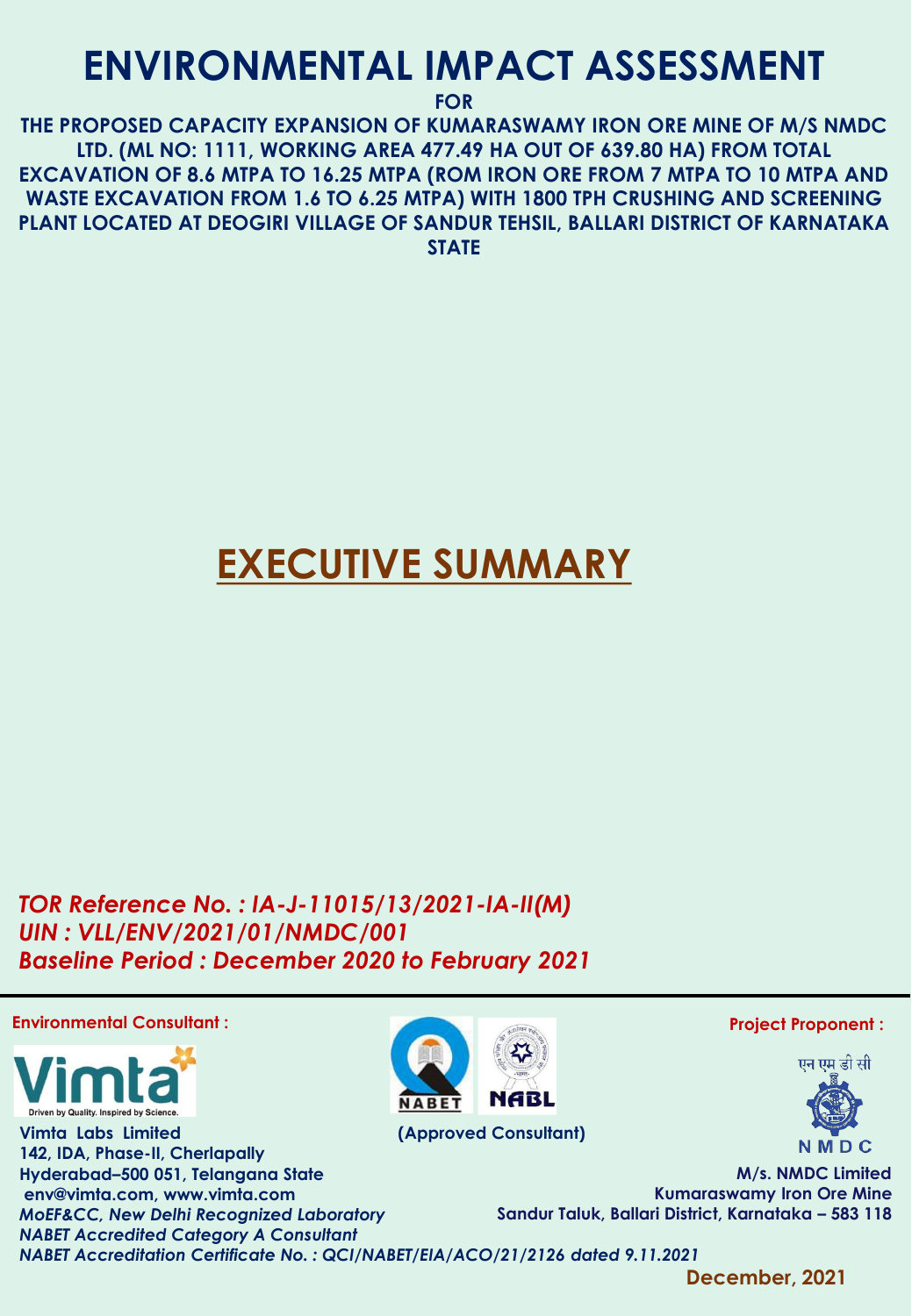

*Executive Summary*

## **1.0 INTRODUCTION**

NMDC Limited is a Government of India Enterprise under the administrative control of Ministry of Steel, Government of India is operating various iron ore mines in the States of Chhattisgarh and Karnataka and it is leading iron ore producer in the country.

The **Kumaraswamy Iron Ore Mine (KIOM)** (ML No.1111., M.L Area 639.80 ha) of **NMDC Limited** is an operating Iron Ore Mine with a production capacity of 7.0 million tons per annum (MTPA) of RoM and 1.6 MTPA of Waste excavation as per existing Environmental Clearance issued by MOEF&CC vide letter F.no: J-11015/93/2018-IA.II(M) dated 25.01.2021. KIOM is located in Kammathuru village of Sandur Taluka, Ballari District of Karnataka State.

Now, NMDC proposes capacity expansion of KIOM from total excavation of 8.6 MTPA to 16.25 MTPA (ROM Iron ore from 7 MTPA to 10 MTPA and Waste excavation from 1.6 to 6.25 MTPA) to meet the increasing demand of iron ore in the region as well as in the country.

As per Environmental Impact Assessment (EIA) Notification dated 14/09/2006, proposed expansion project falls under category - 'A' of project activity 1(a) Open Cast Mining' and requires prior Environmental Clearance (EC) to be obtained from Ministry of Environment, Forest & Climate Change (MoEF&CC), Government of India.

The application No: IA/KA/MIN/196028/2021 for prior EC (Form-1 and Pre-Feasibility Report) for the above capacity expansion has been submitted in Parivesh portal of MoEF&CC on 3/2/2021 and same was reviewed by the Expert Appraisal Committee (Non-Coal Mining) through the video conferencing meeting held on 24/2/2021 and 13/7/2021. MoEF&CC, New Delhi vide letter reference F. No: J-11015/13/2021-IA. II(M) dated 23/03/2021 and Amendment vide letter dated 04/08/2021 has accorded specific, Additional and standard TOR conditions for KIOM (M.L. No: 1111, M.L. Area 477.79 Ha out of 639.80 Ha) for undertaking detailed EIA/EMP study for above the capacity expansion.

The Mining lease of KIOM is valid upto 17/10/2022. NMDC has already filed an application for extension of mining lease with the Karnataka State Government on 23/02/2021 for extension of Mining lease for further period of 20 years i.e., upto 17/10/2042 under the provisions of Mineral (Mining by Government Company Rules), 2015 and Minerals Concession Rules 2021. KIOM has also obtained approval of Mining Plan from Indian Bureau of Mines, Bangalore vide letter dated 29/10/2021. The Forest clearance has obtained from MOEF&CC for 341.20 ha vide letter dated 24/7/2006, out of which, 324.70 ha falls within ML area and 16.5 ha outside ML area for conveyor, approach roads, etc. The combined Air and Water consents are valid upto 31/3/2022. The KIOM has been categorized as Category "A" project by Central Empowered Committee (CEC).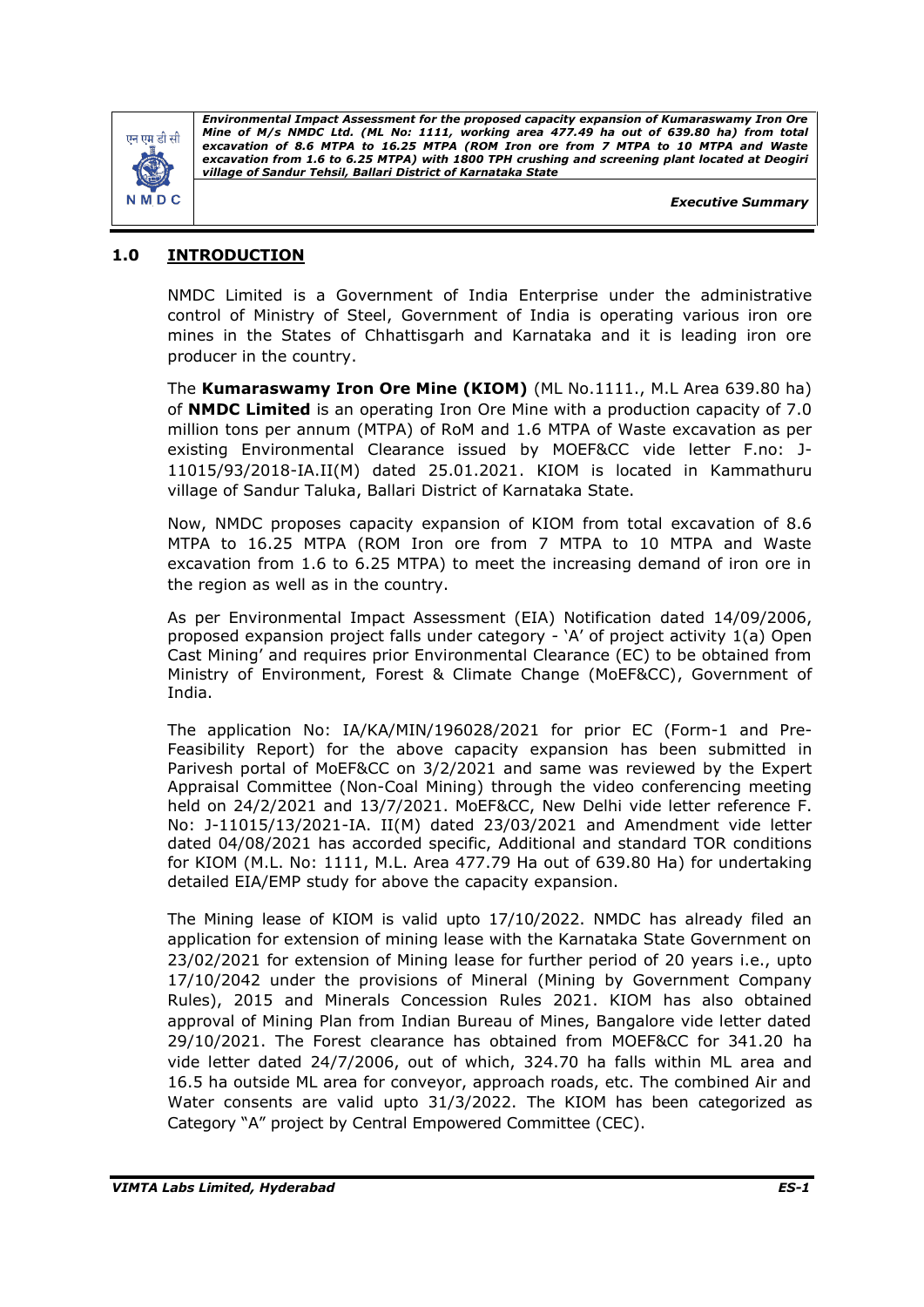

*Executive Summary*

The environmental setting of KIOM mine lease area is given in **Table-1.** The SOI Toposheet showing Mining Lease area with baseline monitoring locations in 10km radius study area is enclosed as **Figure-1**.

**TABLE-1 ENVIRONMENTAL SETTING OF KIOM MINE LEASE STUDY AREA**

| Sr. No.        | <b>Particulars</b>                                                             | <b>Details</b>                                                                                                                                                                                                                                                                                                                                                   |
|----------------|--------------------------------------------------------------------------------|------------------------------------------------------------------------------------------------------------------------------------------------------------------------------------------------------------------------------------------------------------------------------------------------------------------------------------------------------------------|
| 1              | M.L. Area (ML No: 1111)                                                        | 639.80 Ha                                                                                                                                                                                                                                                                                                                                                        |
| $\overline{2}$ | Coordinates                                                                    | Latitude: 15°00'00" N - 15°01'20" N<br>Longitude: 76°33'55" E - 76°37'10" E                                                                                                                                                                                                                                                                                      |
| 3              | Toposheets                                                                     | D43E12                                                                                                                                                                                                                                                                                                                                                           |
| $\overline{4}$ | Elevation above MSL                                                            | 850-1078 m above Mean Sea Level                                                                                                                                                                                                                                                                                                                                  |
| 5              | Present land use/ Method of<br>Mining                                          | Operating Mine/Opencast mine                                                                                                                                                                                                                                                                                                                                     |
| 6              | Nearest highway                                                                | SH-40 connecting Sandur to Kudilgi (10<br>Km, NW)                                                                                                                                                                                                                                                                                                                |
| $\overline{7}$ | Nearest railway station                                                        | (4km, N)<br>and<br>Ranjitpura<br>Swamihalli<br>(3.5km E)                                                                                                                                                                                                                                                                                                         |
| 8              | Nearest airport                                                                | Vidyanagar near Toranagallu -30 km, NE;                                                                                                                                                                                                                                                                                                                          |
| $\overline{9}$ | Nearest town/city                                                              | Sandur (NW) - 14.5 Km, N                                                                                                                                                                                                                                                                                                                                         |
| 10             | Nearest villages (From ML<br>Boundary)                                         | • Kammathuru Village- 0.25 Km, NE<br>• Devagirihalli Village - 0.4 Km, NE<br>• Deogiri Village - 0.7 Km, E<br>• Nandihalli Village - 0.7 Km, NW<br>· Subbarayanahalli Village - 1.5 Km, W<br>• Vittal Nagar- 2.1 Km, NE<br>· Swamihalli Village- 3.8 Km, S<br>• Ranjitpura- 3.2 km, N<br>• Bhujanganagar- 7.1 km, N<br>• Appayyanahalli (Narayanpur) - 4.9 km, E |
| 11             | Hills/valleys                                                                  | Kumaraswamy Hill Range<br>Donimalai Hill Range<br>Swamimalai Hill Range                                                                                                                                                                                                                                                                                          |
| 12             | Archaeologically<br>important<br>places                                        | Kumaraswamy Temple at 1.0 km outside<br>lease area in SW                                                                                                                                                                                                                                                                                                         |
| 13             | wildlife<br>parks/<br>National<br>Elephant<br>sanctuaries/<br>reserve/corridor | Nil within 10 km radius                                                                                                                                                                                                                                                                                                                                          |
| 14             | Reserved / protected forest                                                    | • Kumaraswamy Betta RF,<br>• S.M block RF $(S)$ ,<br>• Donimalai RF (NNE),<br>Sandur R.F (NW)<br>$\bullet$                                                                                                                                                                                                                                                       |
| 15             | State, National Boundaries                                                     | Nil within 10 km radius                                                                                                                                                                                                                                                                                                                                          |
| 16             | Streams/rivers                                                                 | Narihall stream (perennial)<br>$\bullet$<br>Narihalla Dam (North - 9 Km)<br>$\bullet$                                                                                                                                                                                                                                                                            |
| 17             | Defence installations                                                          | Nil within 10 km radius                                                                                                                                                                                                                                                                                                                                          |
| 18             | Seismicity                                                                     | The mine lease area falls under seismic                                                                                                                                                                                                                                                                                                                          |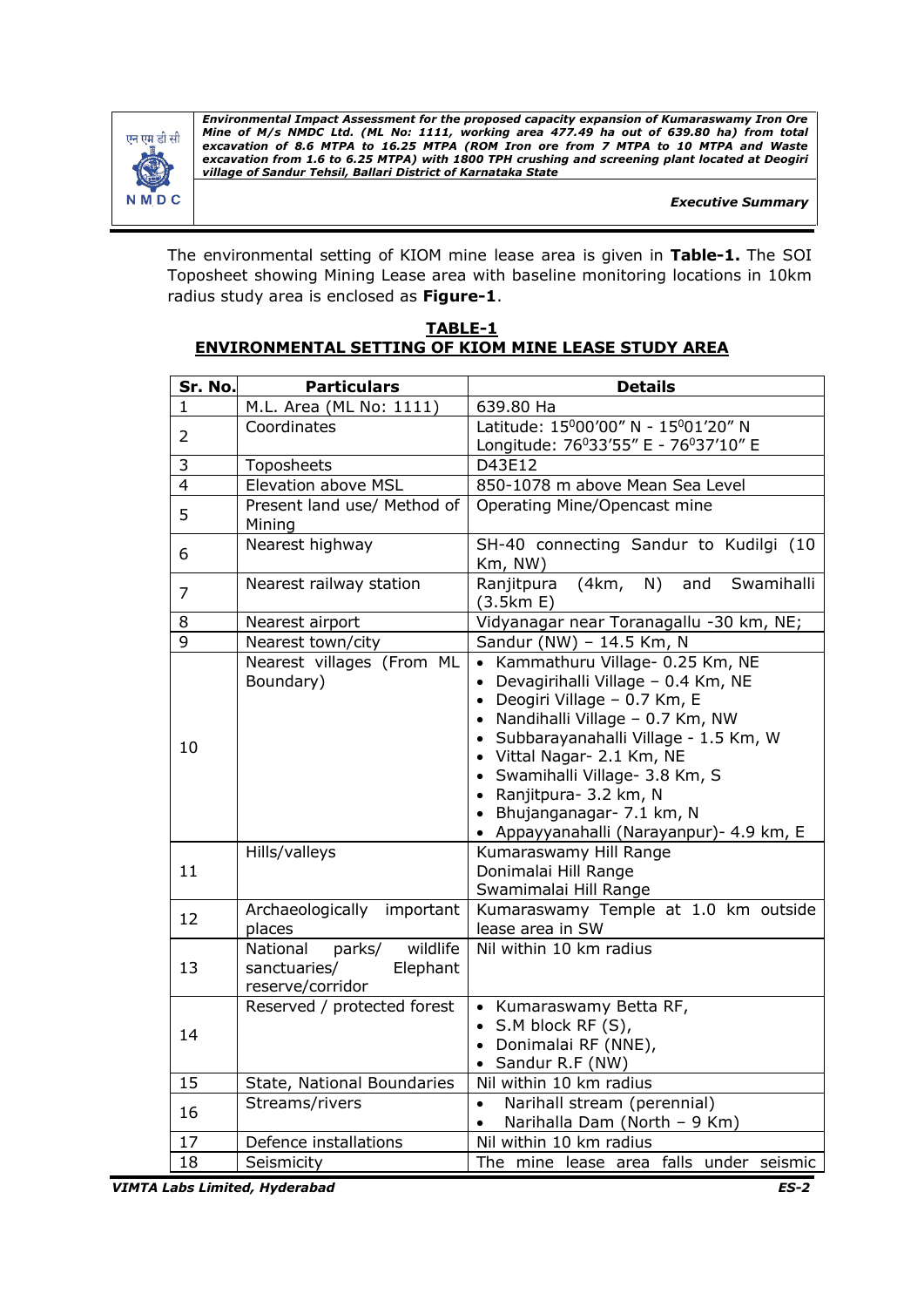

#### *Executive Summary*

| Sr. No. | <b>Particulars</b>           | <b>Details</b>                        |
|---------|------------------------------|---------------------------------------|
|         |                              | zone-II as per IS: 1893 (Part1): 2002 |
| 19      | List of major industries and | KSMCL (Previously MML) 1.1 km, W      |
|         | mines                        | Karthik Mines 2.3 km, NE              |
|         |                              | BKG Mines 2.5 km, W                   |
|         |                              | HRG Mines 4.8km, NW                   |
|         |                              | VESCO Mines 8.5 km, NW                |
|         |                              | Tunga Mines (JSW), 10 km, NNE         |
|         |                              | Bhadra Mines (JSW), 10 km, NNE        |
|         |                              | NANDI Mines (JSW), Common Boundary,   |
|         |                              | W & JSW Steel 16.3 km, NNE            |

Note: All distances mentioned are aerial from ML Boundary

#### **2.0 PROJECT DESCRIPTION**

The salient features of the proposed capacity expansion of KIOM are given in **Table-2.**

| Sr. No.        | <b>Description</b>                                                                  | <b>Particulars</b>                                                                                                                                |
|----------------|-------------------------------------------------------------------------------------|---------------------------------------------------------------------------------------------------------------------------------------------------|
| 2              | Type of mine                                                                        | Open Cast Mine                                                                                                                                    |
| 3              | Method of Mining                                                                    | Mechanized                                                                                                                                        |
| $\overline{4}$ | Rated Capacity                                                                      | 10 MTPA ROM Iron Ore from 7 MTPA                                                                                                                  |
| 5              | Reserves / Grade                                                                    | 208.231 MT / 62.10% Fe (As on 01.04.2021)                                                                                                         |
| 6              | Expected life of mine                                                               | 20.5 Years                                                                                                                                        |
| 7              | Ore to Waste ratio                                                                  | 1:0.41                                                                                                                                            |
| 8              | Waste Excavation (Maximum)                                                          | 6.25 MTPA from 1.6 MTPA                                                                                                                           |
| 9              | Average no. of working days                                                         | 357                                                                                                                                               |
| 10             | Number of shifts                                                                    | 3 Shifts                                                                                                                                          |
| 11             | Working hours                                                                       | 8 Hrs.                                                                                                                                            |
| 12             | Bench height & width                                                                | 6-12 m height & minimum of 25-30 m width.<br>Benches will be merged to form bench height of 12m                                                   |
| 13             | Top and Bottom Bench                                                                | 1078 mRL and 850 mRL at conceptual stage                                                                                                          |
| 14             | Present Working Benches                                                             | 1072, 1066, 1060, 1054, 1048, 1042, 1036, 1030,<br>1024, 1018, 1012, 1006, 1000, 994 and 982 MRL                                                  |
| 15             | Waste (Till life of mine)                                                           | 86.11 MT (As on 01.04.2021)                                                                                                                       |
| 16             | Ultimate pit slope                                                                  | Less than 45                                                                                                                                      |
| 17             | Power requirement & sources                                                         | Power required: 5000 KVA, Sources: Karnataka Power<br>Transmission Company Limited substation at<br>Donimalai                                     |
| 18             | Water Requirement / Source /<br>Permission                                          | 1800 m <sup>3/</sup> day / Narihalla Dam.<br>Consolidated approval for with-drawl of 13.45 cusec of<br>Water from Water Resource Deptt, Bangalore |
| 19             | Project Cost (no additional cost<br>involved<br>for<br>is<br>capacity<br>expansion) | Rs. 898.55 Crores.                                                                                                                                |

**TABLE-2 SALIENT FEATURES OF KIOM PROJECT**

The lease hold area covers Block- B and Block- C with a strike length of 1.2 Km and 3.5 Km respectively. The width of the ore body varies from 400 to 900 metres, but the average width of the ore body within the mining lease area is about 500 metres. There is no change in method of mining and processing of ore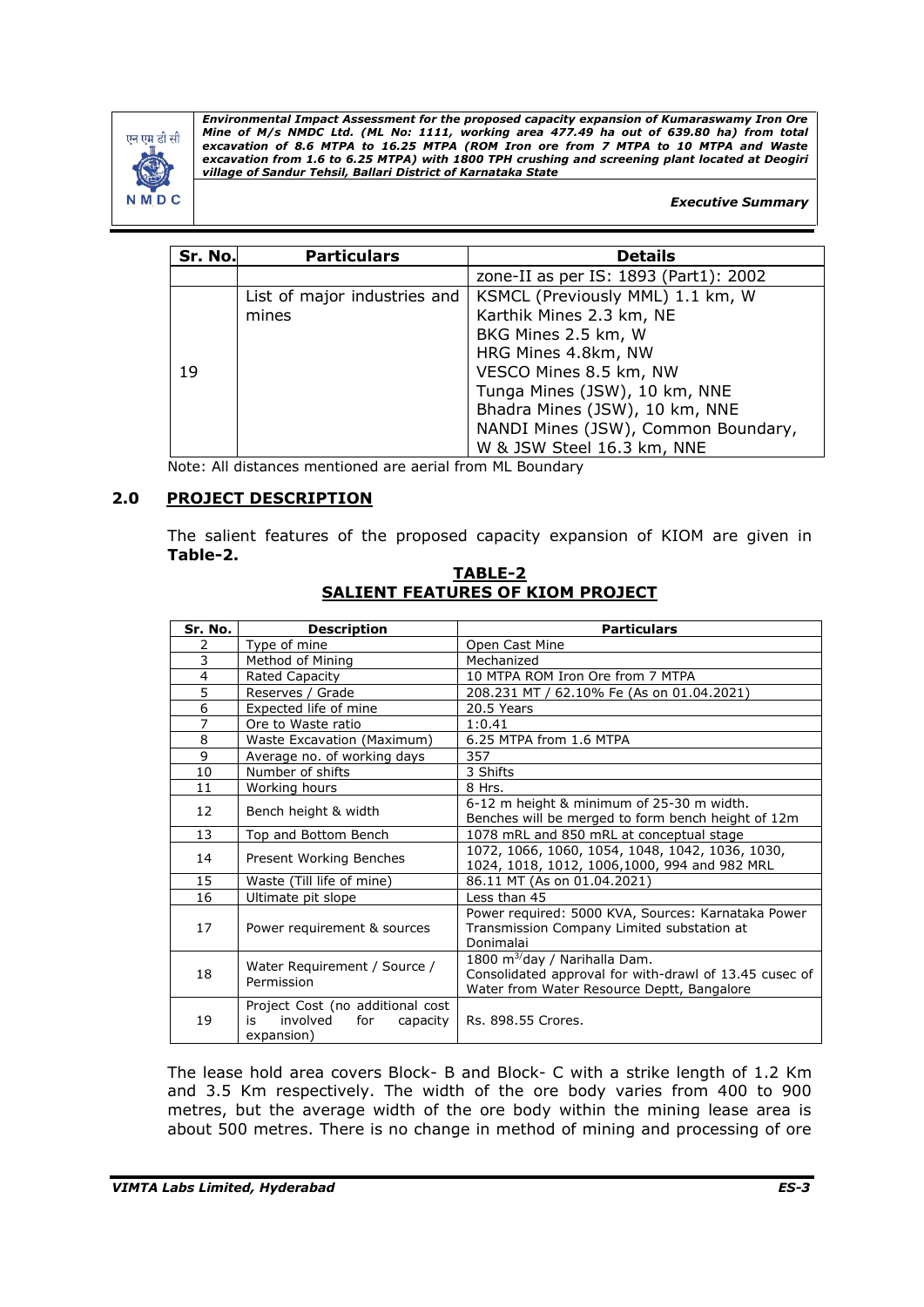

*Executive Summary*

for proposed capacity expansion. The increase in production shall be achieved by increasing the net utilization of mining machinery and ore processing plants. Mining will continue to be carried out by open cast pit mining method in both B and C blocks. It is proposed that existing 6m high benches will start to merge to form 12m high benches from FY 2025-26. Drilling is being carried out using 4 to 4.5" dia. drill machines for drilling of blast holes. Blasting is done by using cartridge slurry explosives and by site mixed emulsions. Blasted material is excavated by the hydraulic excavators and front-end loaders having various bucket capacities from 1.2 cum & 4.0 cum and 3.0 cum to 8.0cum respectively for achieving the planned production target and meeting the blending requirements. The waste excavation is also met with the machinery deployed as per the excavation plan. The excavated material including ROM & waste is loaded into dumpers of 85 to 100 and tippers of 25-30 T capacity for transportation of the material from mine face to crushing plant and dump yards. At present, 5 nos. of semi-fixed plants of maximum 450 TPH each are being utilised for crushing and screening ore at the Mine head. All these plants consist of primary crusher integrated with secondary crushers and screening facilities. The products are loaded on tippers by front end loader of suitable capacity and the products are stacked in designated area. The final product is being dispatched to customers by tippers and allied weigh bridge operations. The low-grade ore is suitably mixed with high grade ore to achieve desired Fe percentage and supplied to the customers.

NMDC has already constructed and commissioned crushing plant of 1800 TPH capacity in lease area and single flight downhill conveyor system of 5.5 km for transportation of ore to existing screening plant at Donimalai. The products from Screening Plant, lump and fine ore are transported through belt conveyor to existing Loading Plant at Donimalai and loaded into railway wagons and dispatched to various customers. The products lump ore and fine ore from the KIOM is also being transported to various customers through following dedicated routes.

- a) Road-Rail through Swamihalli siding (CC road of length 6 to 7 Kms from minehead to railway siding and thereafter through rakes).
- b) Road-Rail through Ranjithpura siding (road length approximately 10 kms from mine head and thereafter through rakes).
- c) PWD Road to customer sites via Kammathuru Narsapur- Hosalli Babai cross – Hospet road, Tornagallu, Ballari (road distance 67km, CC road work completed up to Ballari from Narsapur covering 60Km. CC road work under progress in KIOM lease area to Kammathuru).
- d) Downhill Conveyor Rail through Donimalai Complex Loading Plant.
- e) Road JSW Pipe Conveyor through Subbarayanahalli– Nandihalli Siding

KIOM iron ore is being transported through trucks which are fully covered by tarpaulin sheets, so dust generated from movement of vehicle is intrinsic in nature. There is a dedicated / separate route for empty trucks to come to Kumaraswamy Mine. The iron ore is sold through e-auction being conducted by Monitoring Committee.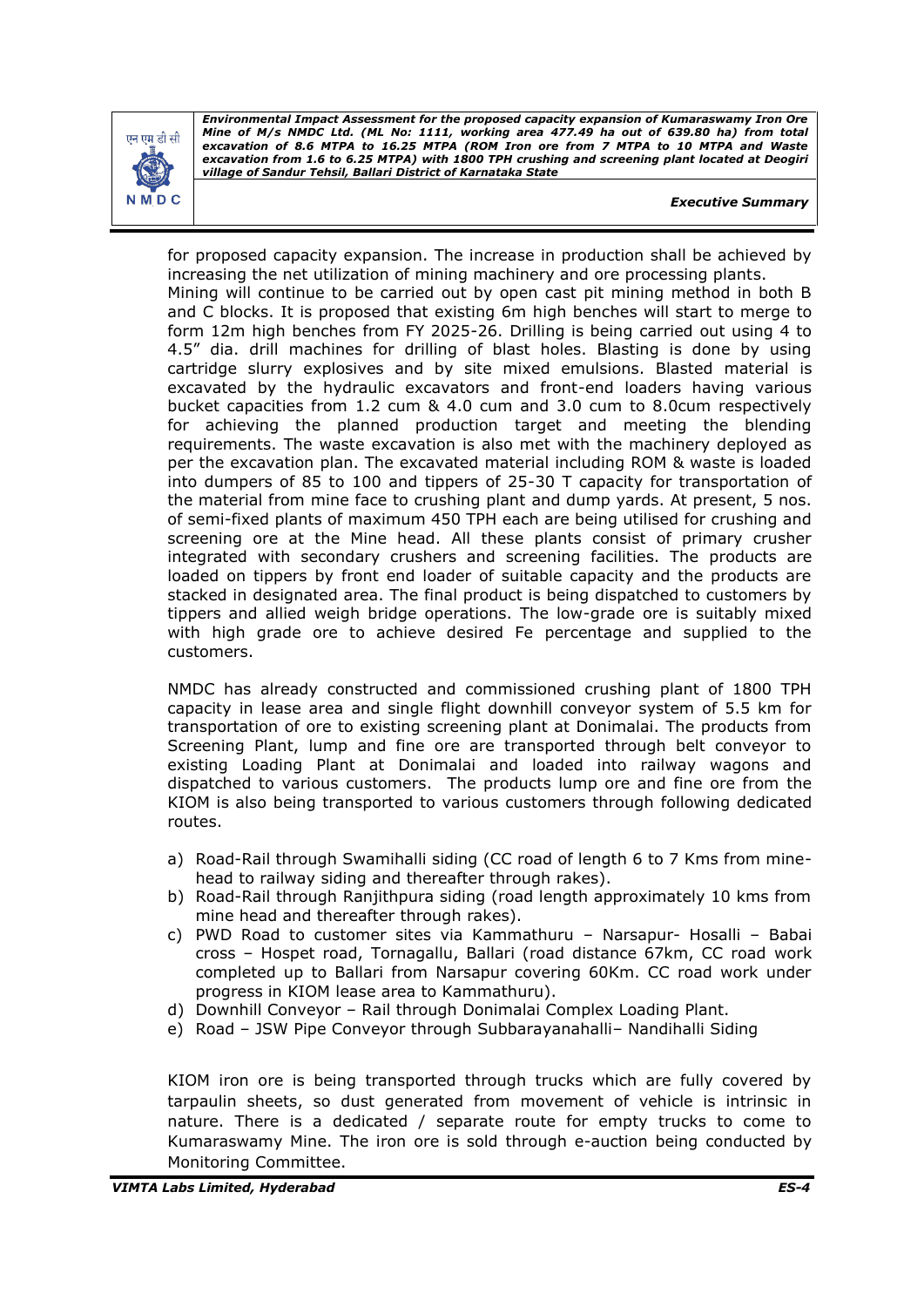

*Executive Summary*

## **3.0 DESCRIPTION OF THE ENVIRONMENT**

The Post Project environmental monitoring for various parameters is being carried out by recognized laboratories of MOEF&CC at KIOM. However, as a part of EIA/EMP study for proposed capacity expansion, a fresh baseline environmental status has been established for various environmental attributes within a study area. The study area comprises of core zone (Mining Lease area) and buffer zone covering an area of 10 km radius from the core zone. The major environmental disciplines covered in the EIA study includes ambient air quality, water quality, ambient noise levels, soil quality, ecology (terrestrial and aquatic), land use, geology, hydrology and demographic & socio-economic conditions. The baseline studies were carried from  $1^{st}$  December 2020 to 28<sup>th</sup> February 2021 representing Winter season.

## **3.1 Land Use**

The mining lease area of 639.80 Ha comprises of 487.01 Ha Forest land and 152.79 Ha revenue land. The land use pattern of the study area indicates that 35.4% of the area is under agricultural land followed by 34.3% Forest land. The remaining area accounted for built up land, land with scrub & without scrub, barren land, mining area, water bodies etc.

## **3.2 Soil Quality**

Five soil samples were collected from mining lease area, agriculture land, forest area, waste land etc. in the study area and analyzed for various physico-chemical and organic parameters. The texture of soil is found to be sandy clay to clay. The organic carbon is found to be medium. The Nitrogen levels in the soil are found to be good, Phosphorous levels are falling in the category of average to more than sufficient. The Potassium levels are found to be low to average.

## **3.3 Climatology and Meteorology**

The area is characterized by very hot summer and mild winters. It experiences tropical and humid climate which shows three distinct seasons viz summer, monsoon, and winter. As per the site-specific meteorological data recorded during Winter season of FY 2020-21, temperature varies between  $16.0$ °C to 43.9°C and relative humidity ranges between 26.9 % to 61.89%. Predominant winds are mostly from NE and followed by E and ENE directions were observed during the study period.

## **3.4 Ambient Air Quality**

The Ambient Air Quality monitoring was carried out at eight locations. The  $PM_{2.5}$ and PM<sub>10</sub> were observed to vary from 9.40  $\mu$ g/m<sup>3</sup> to 38.40  $\mu$ g/m<sup>3</sup> and 41.60  $\mu$ g/m<sup>3</sup> to 70.20  $\mu$ g/m<sup>3</sup> respectively. The SO<sub>2</sub> and NOx were observed to vary from 12.30  $\mu$ g/m<sup>3</sup> to 22.70  $\mu$ g/m<sup>3</sup> and 16.40  $\mu$ g/m<sup>3</sup> to 42.30  $\mu$ g/m<sup>3</sup> respectively. The CO is observed to vary from 307  $\mu$ g/m<sup>3</sup> to 428  $\mu$ g/m<sup>3</sup> respectively. The O<sub>3</sub> is observed to vary from 2.6  $\mu$ g/m<sup>3</sup> to 8.7  $\mu$ g/m<sup>3</sup> respectively. The particulate and gaseous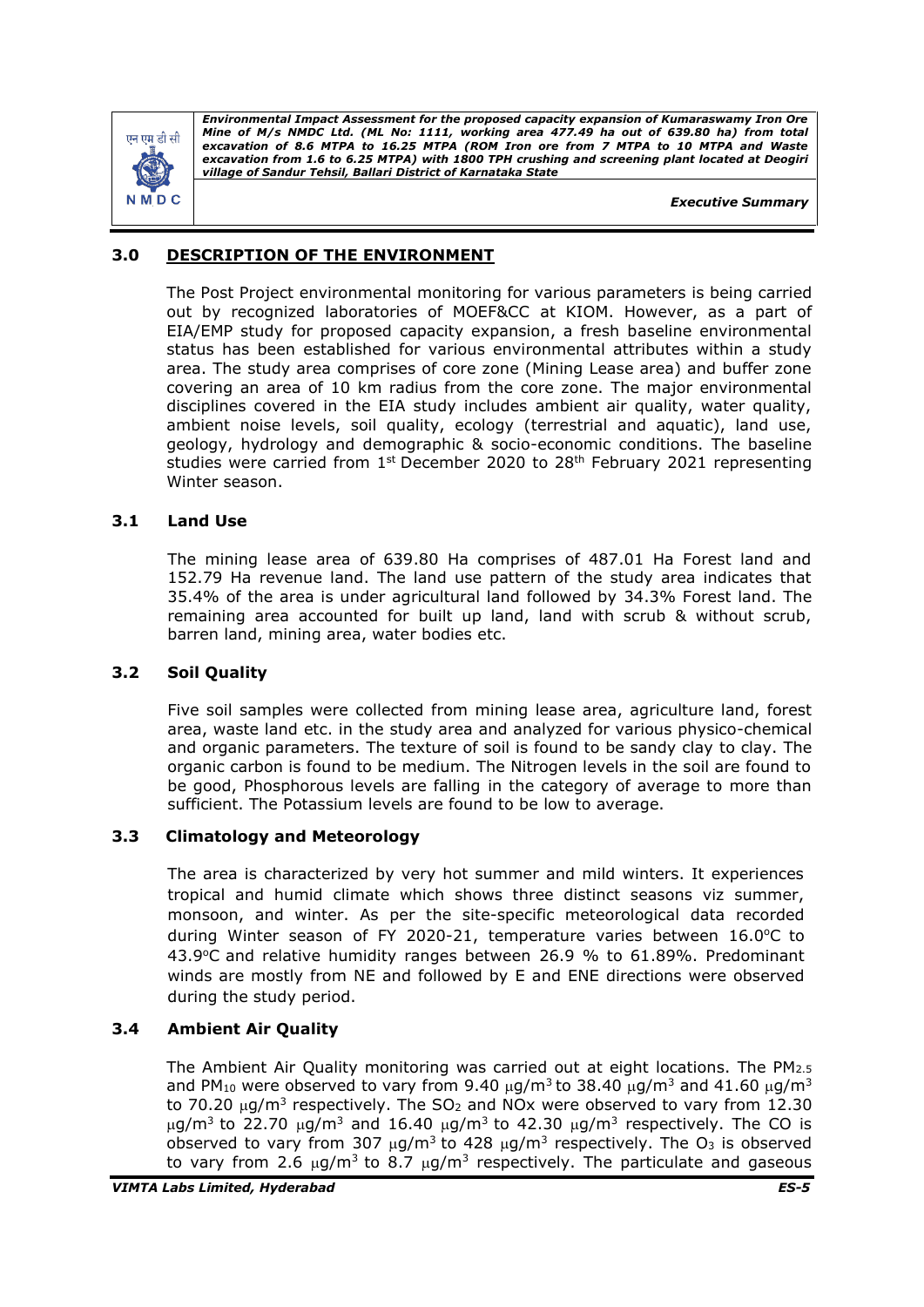

*Executive Summary*

pollutants are found to be well within the National Ambient Air Quality standards 2009.

## **3.5 Water Quality**

Seasonal nalla called Narsapur nalla traverses from Vittalnagar, about 6 km east of the KIOM and joins Narihalla nalla at Bhujanganagar village and ultimately drains into Narihalla dam near Taranagar. A small seasonal spring flows northerly outside mine lease area called Kottarsingh Kolla at RL of 880 mRL. No prominent perennial springs are found in the study area. One surface water sample was collected from Narihalla dam. Six ground water samples were collected from different locations in the study area. All the samples were analyzed for IS: 10500 Drinking Water quality standards and they are found to be well within the limits. Further, 22 ground water samples have been collected for analyzing the water levels and water quality during monsoon, post monsoon, winter and pre monsoon seasons every year. The ground water level varies 2.07 to 44.21m during premonsoon 2021 and 1.09m to 26.24m during Post monsoon season 2020. There is no major variation in ground water levels except seasonal variations. The water quality of all ground water samples collected in four seasons found to be well within prescribed limits of ISO: 105000 -Drinking water standards.

#### **3.6 Ambient Noise Levels**

The ambient noise monitoring has been conducted at 7 different locations representing residential / rural, commercial area and silence zone in the study area. Day time, night time noise levels were found to be varying from 42.20 dB(A) to 67.1 dB(A) and 39.1 dB(A) to 63.9 dB(A) respectively. The noise levels in general found within the acceptable levels as per standards prescribed by Central Pollution Control Board (CPCB).

## **3.7 Flora & Fauna**

KIOM is located in the Kumaraswamy betta Reserved Forest. It is surrounded by other reserved forests such as the S.M. Block & Tumbaraguddi RF towards south, Donimalai RF in North, Tonasgeri RF towards Southeast and others. These forests represent the natural ecology of the region and are mostly characterized by plant species such as Acacia Sps., Bauhinia Sps. etc. Flora and Fauna studies were undertaken during February 2021 in the study area. Majority of the landscape in the Core Zone is characteristic of scrub forest with degraded natural landscape. The buffer zone has hilly terrain as well as plain areas. Due to low rainfall, the vegetation is rather open type and falls into distinct climatic formations – the southern tropical dry deciduous forest and is characterised by grassy undergrowth with short trees. The plain areas have of agricultural land (mostly irrigated from bore-wells), scrub-lands and settlements. The hilly areas are mostly forested (open forests & scrub forests), open cast iron ore mines and stretches of barren rocky areas and cliffs. No Rare, Endangered, Endemic and Threatened (REET) species found in the study area. There is no Biosphere Reserve, National Park, Tiger Reserve, Elephant Reserve, Wildlife sanctuary or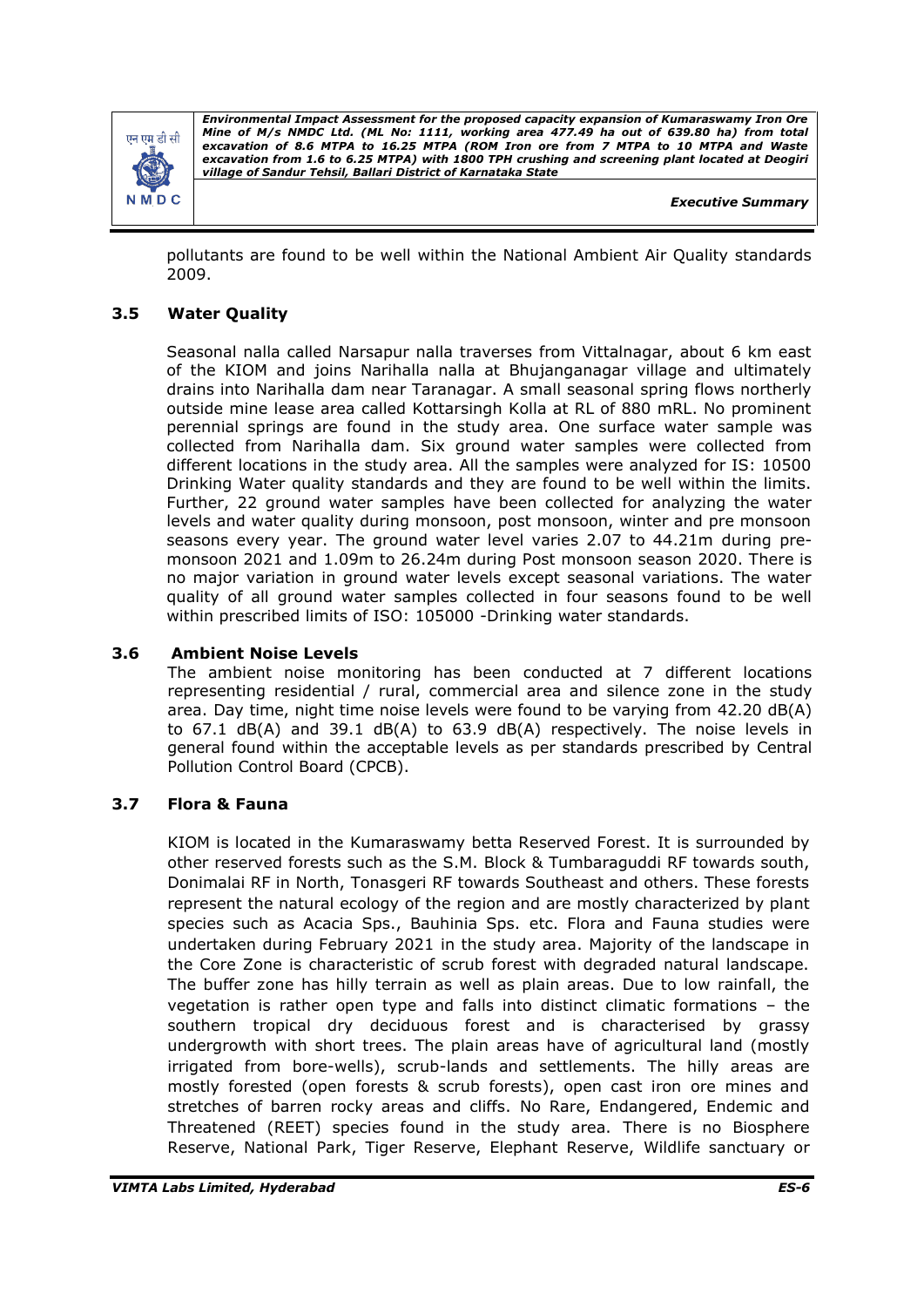

*Executive Summary*

bird sanctuary within the study area. Seven schedule -1 species found in the study area as per studies conducted and authentication list provided by Ballari Forest Division. The site-specific Wildlife Conservation Plan for Rs.200 lakhs has already been prepared and submitted to Forest (Wildlife) Department which is under consideration for approval. NMDC Ltd. will deposit the funds with State Forest Department for implementation of plan once it is approved by State Wildlife Department.

## **3.8 Social Environment**

As per census 2011 data, the study area consists of about 58 villages in Sandur Tehsil, Ballari District and Molkalmuru of Chitradurga district. The study area consist of 1,08,187 population out which Male and Female population constitutes 51.20% and 48.80%. The scheduled castes (SC) are 16.06% and scheduled tribes (ST) are 25.38% to the total population. The overall literacy rate in the study area is 84.89%, out of which male literacy is 51.24% while female literacy is 48.76%. The area is having good infrastructure facilities due to the presence of many mining companies in the area.

#### **4.1 ANTICIPATED ENVIRONMENTAL IMPACTS**

Mining being site specific activity, excavation is bound to be done at a place where mineral actually exists. The KIOM is an operating mine, where other mines are also in operation over decades in the vicinity. The recommendations of Reclamation and Rehabilitation Studies (R&R) and Environment Management Plan Report prepared by Indian Council of Forestry Research and Education (ICFRE), Dehradun is under implementation. No increase in Mining Lease area is envisaged for proposed capacity expansion and the proposed production will be achieved by increasing net utilization of HEMM and Ore crushing plant etc.

The ore body occurs at the top of KIOM ranging between 850m and 1100 m above MSL. Currently, the mining operation is at an RL of 1078 m(highest) which will go down at an RL of 850 m(lowest) at the end of life of mine. The working area for mining and allied activities in the lease area is 477.49 Ha (324.70 Ha diverted forest land and 152.79 Ha revenue land). At the end of life of mine, land use under mining will increase from the present 99.87 Ha to 221 Ha and dumping area will increase from 11.51 Ha to 56.17 Ha**.** 

Opencast mining operations with crushing and screening activities contribute towards air pollution in the form of particulate and gaseous pollutants. The KIOM has taken adequate mitigation measures to control air pollution. The impact due to proposed capacity expansion (3 MTPA Iron ore and 4.65 MTPA waste excavation) at KIOM has been predicted using AERMOD with digital elevation model option. The modelling results indicate that the maximum incremental Ground Level Concentrations (GLC) of  $PM_{10}$  with controlled measures will be about 3.20  $\mu q/m^3$ within the KIOM mine lease area and at the boundary the predicted GLC's are observed to be about 1.00  $\mu$ g/m<sup>3</sup>. Similarly, the maximum incremental PM<sub>2.5</sub> with controlled measures will be about 0.96  $\mu q/m^3$  within the KIOM lease area and at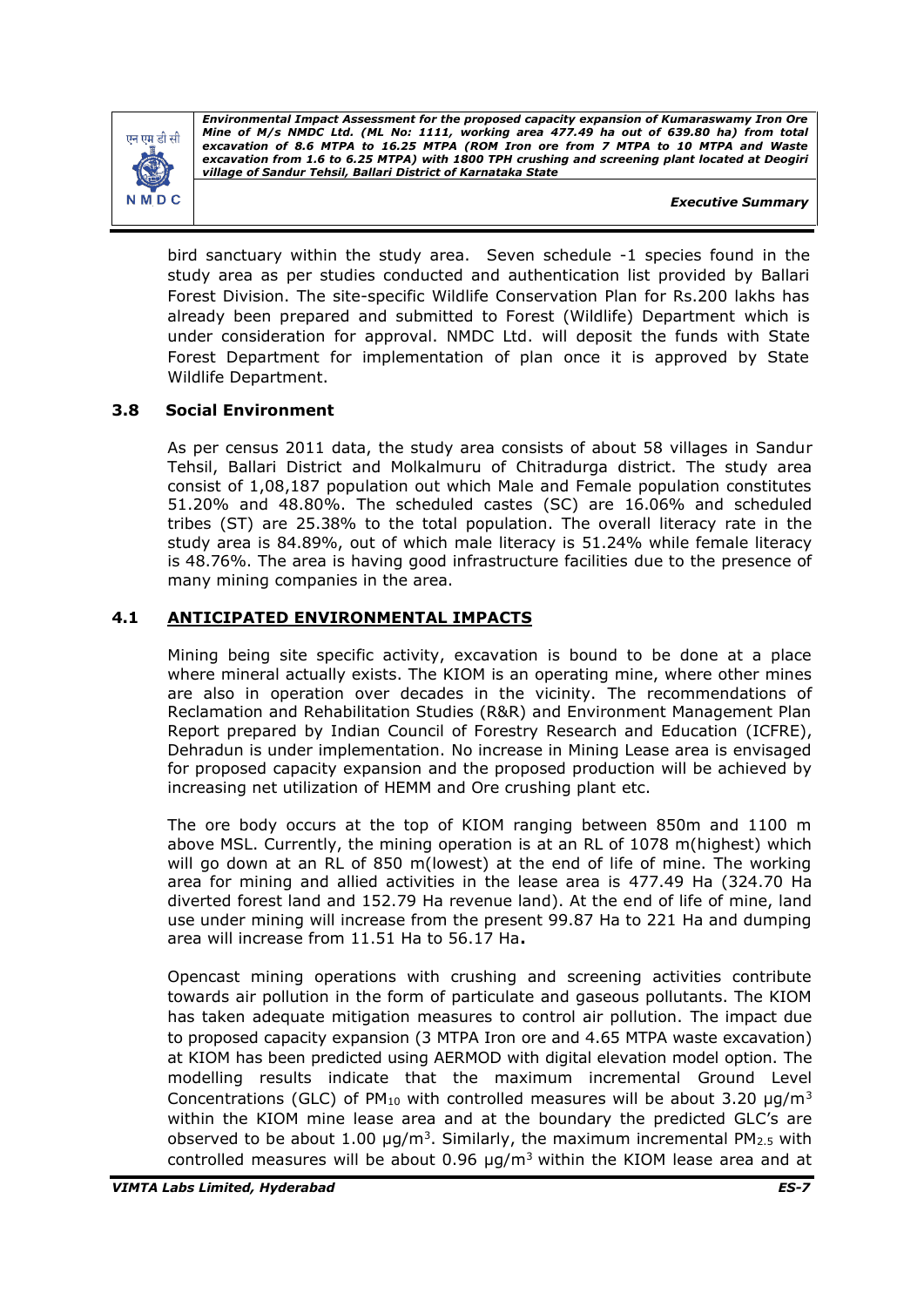

*Executive Summary*

the boundary the predicted air emission levels are observed to be about 0.20  $\mu$ g/m<sup>3</sup>. The incremental GLC's of NO<sub>x</sub> is likely to be 2.18  $\mu$ g/m<sup>3</sup>. The overall resultant concentrations (GLC's + baseline) were found to be well within the NAAQ 2009 standards.

Further, air dispersion modelling studies were conducted for additional 3 MTPA Iron ore movement by road using AERMOD Road Linear Source model with SRTM 30m resolution to predict the Ground Level Concentrations on dedicated transportation routes. The predicted GLCs were occurring within the 50m from the centre of the road. The Passenger Car Unit (PCU) recorded at the selected traffic locations are 8048.5 PCU. The existing transportation route is capable of handling additional 3 MTPA of iron ore as per IRC recommendations and traffic studies conducted in the area.

In the lease area, no water table/ aquifers were encountered up to the exploratory drilling level 820 mRL. The mine workings are limited up to 850 mRL. Hence, there is no intersection of ground water table with mine workings.

The in-house blasting studies are being carried out using NOMIS seismographs (Mini-Supergraph II) at the time of blasting. From the studies, it is inferred that no vibration was recorded beyond 1000 m.

No R&R issues are involved as the Kumaraswamy Iron Ore Mine (ML No: 1111) did not result in displacement of any human settlements and also not anticipated during capacity expansion.

## **4.2 MITIGATIVE MEASURES**

The project is already carrying out Environmental Management Plan for all anticipated environmental impacts which are under control. There is no change in methodology of mining and processing of ore. The increase in pollution load due to proposed capacity expansion shall be very minimal due to existing and proposed pollution control measures.

Apart from existing air pollution control measures, additional measures such as Fixed Mist Cannons will be installed in dust prone areas, Dust suppressant PC compounds will be used regularly for adequate dust suppression and Quantity of water used for sprinkling will be increased from 600  $\mathrm{m}^3/\mathrm{day}$  to 1100  $\mathrm{m}^3/\mathrm{day}$ . Dry fog dust suppression system (DSS) has been installed at Primary Crusher and Secondary Crusher area and in Downhill conveyor system. Due to increased production, the additional water requirement of 30  $m<sup>3</sup>/day$  is envisaged at dumper plat form and other areas thereby total water requirement increased to 500 $m^3$ /day.

Suitable trenches have been prepared along mine haul roads and benches, so that, water flows out to fixed area and ultimately to be held by check dams. The engineering measures works such as construction of loose boulder check dams, Gabion check dam, brush wood check dams, silt setting tanks as proposed in R&R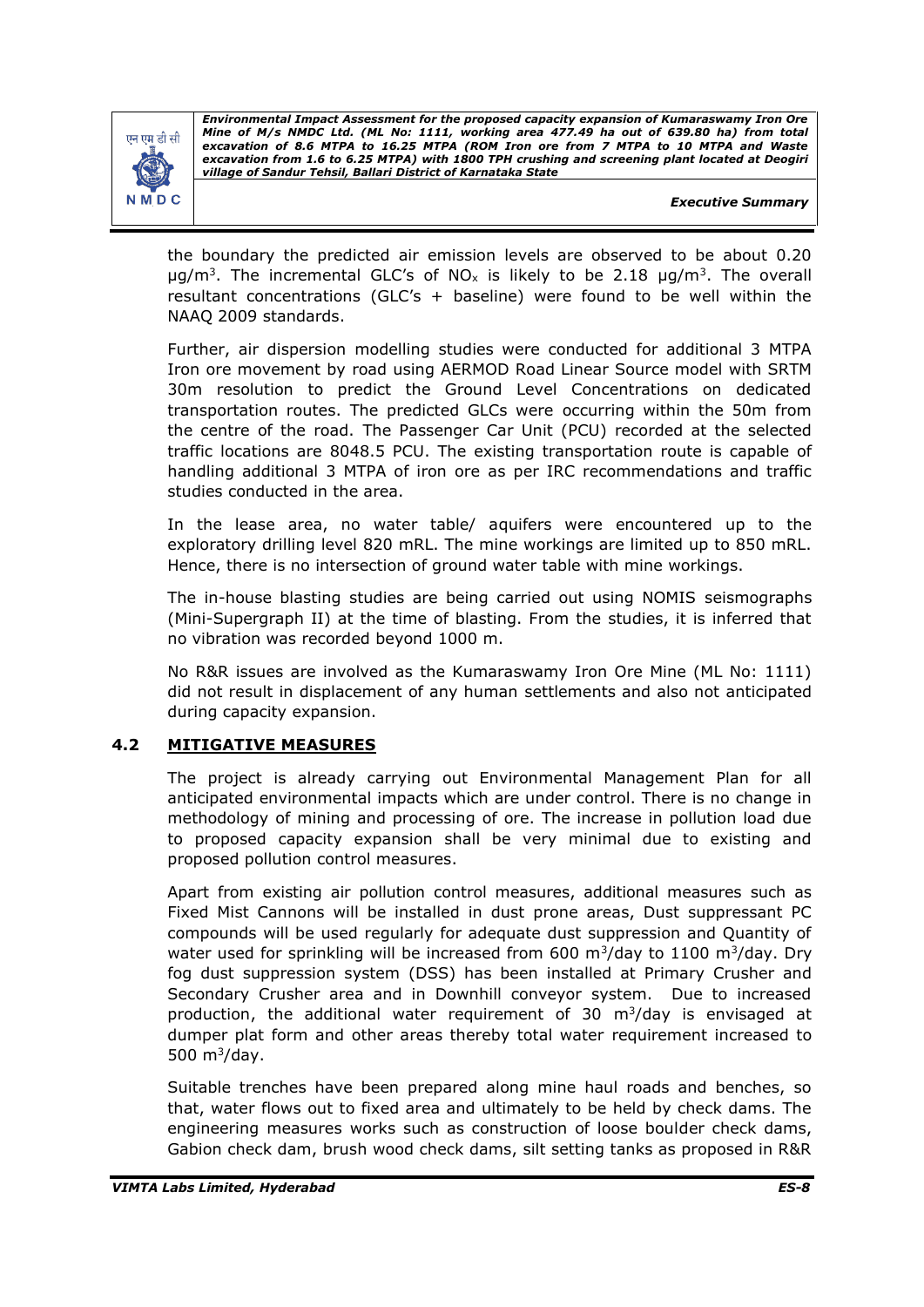

*Executive Summary*

plan prepared by ICFRE are being implemented to control surface water pollution. Following control measures are being taken for prevention of runoff from ROM mines and waste dump:

- Garland drains / Buttress walls have been constructed at toe of active waste dumps to arrest the silt material flowing with water during rainy season.
- Check dam and girdle wall are constructed below the active dump and desilted regularly.
- Contour trenches are made in the first slope of the dumps and are terraced. Organic manure and fertilizers applied for healthy growth of plants.
- Agave bulbs are planted on the trenches with broadcasting of grass seeds on the dumps.
- Coir matting and afforestation being carried out at the dump slope.
- The rain water collection pond (80m X 35m X 3m) has been constructed in C block to collect the rain water for reuse and ground water recharge.

The total waste of 86.11 shall be dumped in AD-1 (C Block), AD-2 (B Block), Dump-3 and Dump-4 and dump stabilisation measures will be adopted once they become passive. The total area of waste dump will be 56.17 Ha. Retreating method of dumping will be followed for waste dumping.

Out of total lease area of 639.8 ha, active area of 363.12 ha being utilized for mining, waste dump, infrastructure etc. use shall be reclaimed and rehabilitated at the end of life of mine as per Progressive and Final Mine Closure Plan. Reclamation of the above areas will be undertaken by plantation of 11,50,250 trees. Afforestation is a continuous activity and project has already planted 2.47 lakh trees covering an area of 94.5 Ha over non-mineralized area of 114.37 Ha. The plantation activities will be undertaken in the balance area of 19.87 Ha by planting 38925 trees in consecutive years @ 5000-6000 saplings every year. An area of 162.31 Ha un-diverted forest land is kept intact. On the completed mining benches, shrubs like Agave and local shrubs will be planted. Recommended grasses will be grown on the slopes by hydro-mulching. Shrubs and native species of trees will be planted or seeds will be sown adding some soil. Once the slopes and terraces get stabilized natural growth of vegetation is automatically promoted by spreading soil with litters available in the adjoining areas. Water bodies will also be developed to attract terrestrial fauna and avifauna, wherever possible.

A "Mine Closure Obligation Scheme" has been started by NMDC in the year 2009- 10 voluntarily and presently, the company is contributing Rs.15.25 per ton of iron ore excavation and depositing the funds with LIC which shall be utilized for reclamation of mined out areas.

## **5.0 ENVIRONMENTAL MONITORING PROGRAM**

Regular Environmental Monitoring of Ambient air, Meteorology, Water, Soil, Noise and Vibrations, Land Use, Ecological Studies are being carried out by MoEF&CC/CPCB recognized laboratories. The seasons covered are Pre monsoon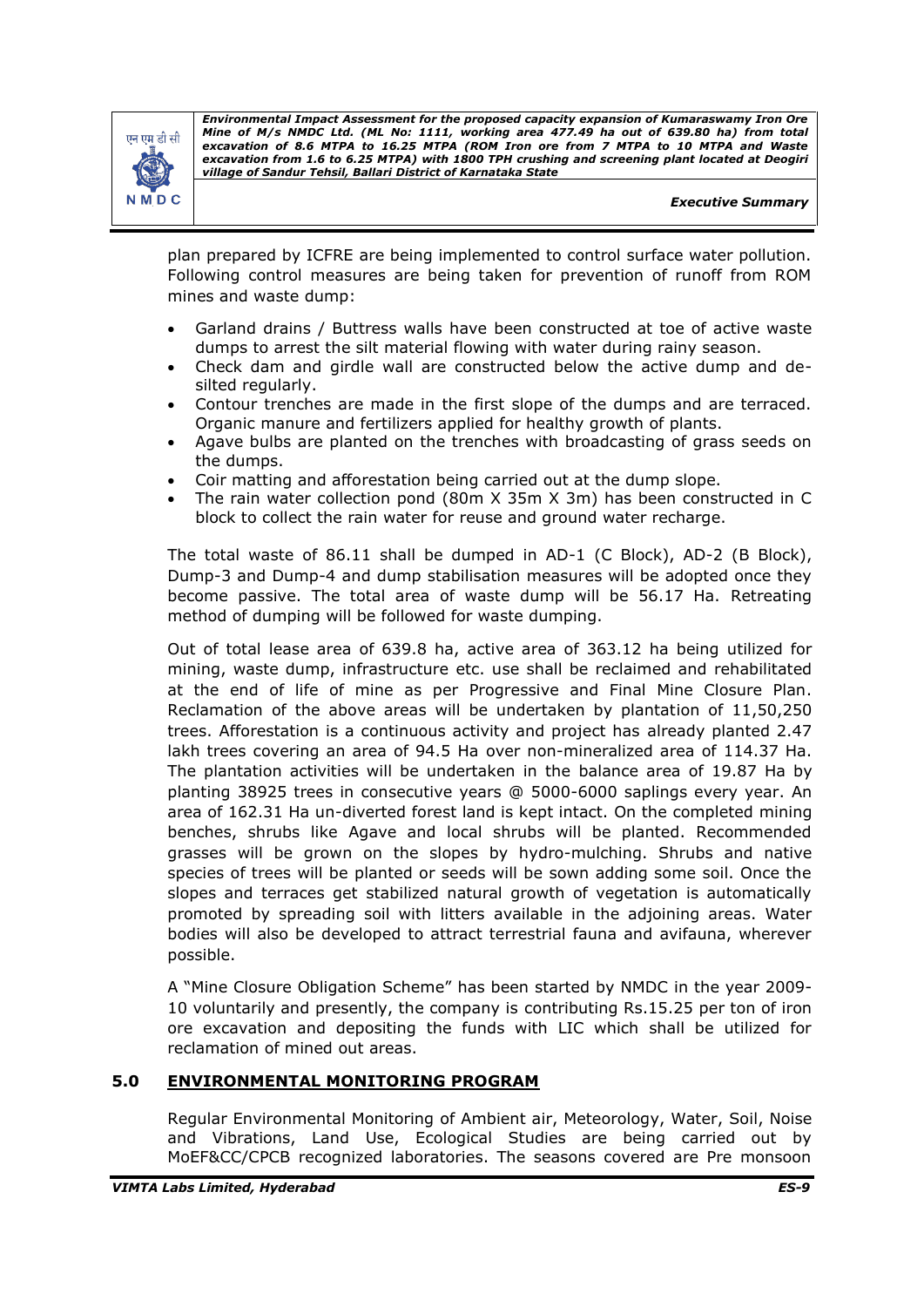

*Executive Summary*

(March to May), Monsoon (June to August), Post monsoon (September to November) and Winter season (December to February). The monitoring data is being submitted in Parivesh Portal of MoEF&CC and also to State Pollution Control Board etc. half yearly basis as a part of environmental compliance report. Continuous Ambient Air Quality Monitoring is being conducted at KIOM project Site and proposal for installation of 2 no. s of CAAQM stations is under process.

## **6.0 ADDITIONAL STUDIES**

Risk assessment has been carried out to quantify the extent of damage and suggest recommendations for safety improvement The complete mining operations are being carried out under the management, control and directives of a qualified Mines Manager holding a First-Class Manager's Certificate of Competency granted by the Director General of Mines Safety (DGMS), Dhanbad. Moreover, mining supervisory staff is being imparted refresher, First aid and Frontline supervisory statutory trainings from time to time. Disaster Management Plan (DMP) is in place which will ensure the safety of life, protection of environment, protection of installation, restoration of production and salvage operations in this same order of priorities. For effective implementation of the DMP, it is widely circulated and personnel training through rehearsals/ mock drills are conducted. Training exercises are held to ensure that all personnel are familiar with their responsibilities and that communication links are functioning effectively.

The Occupational Health Centre is established at Project Hospital at Donimalai and annual budget is Rs.50 lakhs. The periodical and initial medical examination are being carried out as per the provisions laid down in Occupational Safety Health and working conditions code,2020.

## **7.0 PROJECT BENEFITS**

The operation of KIOM provide economic benefits to employees, local population nearby the project vicinity through Corporate Social Responsibility (CSR) and to Government in the form of royalty and taxes. The economic benefits rendered to Government includes Royalty, District Mineral Fund (DMF), National Mineral Exploration Trust (NMET), Other Cess etc. The 10% of the sale value of Iron Ore is retained by monitoring committee towards Special Purpose Vehicle (SPV) and 10% of sale value towards Environmental Management Plan cost for development of nearby areas.

Donimalai and Kumaraswamy Iron Ore Mining Complex has extended basic facilities like health care, educational facilities, potable water to the surrounding villages, construction & modification of existing roads, Cement Concrete Road construction, local transport, employment, sanitation etc. under CSR. The proposed expenditure towards CSR for FY 2021-22 is Rs. 1881.37 lakhs. Nine number of Government Middle Schools have been identified nearby seven villages for providing desktop computer with Wi-Fi connectivity. Each school shall be provided with 5 no. s of desktop computers and one internet connection. A budget of Rs 17.28 lakhs have been provided for the above purpose.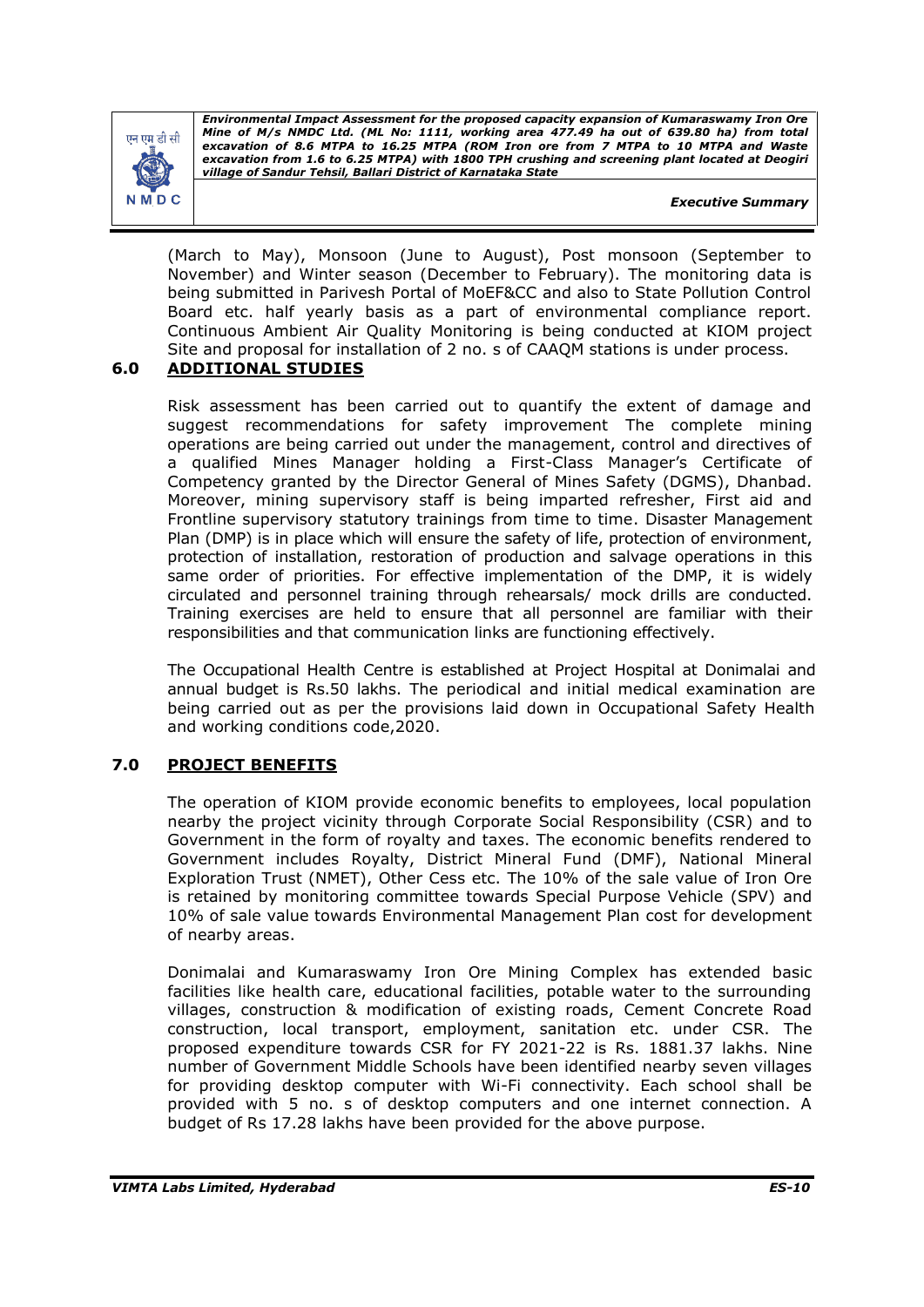

*Executive Summary*

## **8.0 ENVIRONMENT MANAGEMENT PLAN**

Environmental Management aspects of the KIOM are being looked after by the Environment Management Division of Donimalai – Kumaraswamy Iron ore Mining complex. The monitoring programme serve as an indicator for taking suitable mitigative measures in time to safeguard the environment. The EMP includes waste dump management, Engineering structures for surface water management, afforestation, haul road & transportation roads management, biological reclamation, etc. The recurring cost already incurred on annual basis is Rs. 1051 Lakhs based on last 5 years. The year-wise, activity wise and time bound budget both in capital and recurring is also earmarked under EMP till life of mine.

NMDC has formulated Environmental Policy at corporate level with commitment to protect the environment while operating mines. Further, the Iron Ore Mining Projects of Donimalai and Kumaraswamy of NMDC have got separate Integrated Management System (IMS) Policy comprising of ISO 9001:2015, ISO 14001:2015, OHSAS 18001:2007 and SA 8000:2014.

## **9.0 CONCLUSIONS**

NMDC being India's largest iron ore producer has to take lead in ensuring high production to avoid iron ore imports leading to loss of precious foreign exchange. Further, KIOM being the largest iron ore producing mine in Karnataka and situated in one of the most intensive steel manufacturing zones in the country needs to ramp up its production capacity to meet the demand of iron ore in and around the state of Karnataka further to add in the national growth.

The proposed project would have adverse impacts on the environment. However, with proper and judicious implementation of the mitigation and environment management measures, the impacts can be further minimized and can be maintained well within the permissible limits specified by the regulatory authorities.

Thus, it can be concluded that with the strict implementation of the pollution control and mitigation measures, with proper environment management system in place this project will be beneficial to the society and will contribute to the economic development of the state in particular and the country in general.